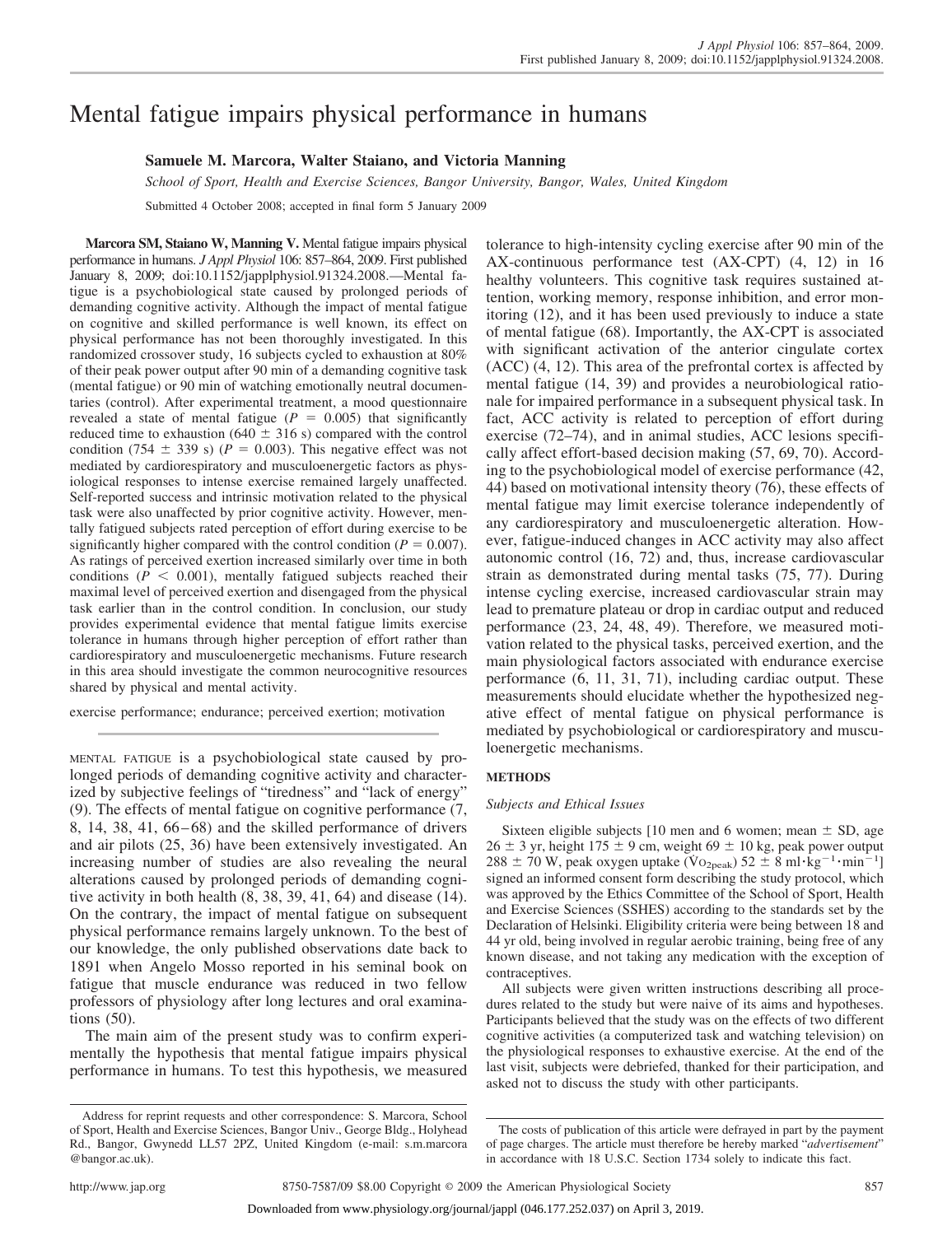### *Study Design and Procedures*

For this study, we employed a single-blind, randomized, counterbalanced, crossover experimental design. Subjects visited the SSHES Physiology Laboratory on three different occasions. During the first visit, a preliminary incremental exercise test  $(2 \text{ min at } 50 \text{ W} + 50 \text{ W})$ increments every 2 min) was performed until exhaustion [operationally defined as a pedal frequency of less than 60 revolutions/min (RPM) for more than 5 s despite strong verbal encouragement] on an electromagnetically braked cycle ergometer (Excalibur Sport, Lode, Groningen, The Netherlands) to measure Vo<sub>2peak</sub>, and peak power output, which was calculated according to the equation of Kuipers et al. (35). The cycle ergometer was set in hyperbolic mode, which allows the power output to be set independently of pedal frequency over the range of 30 –120 RPM. Before the incremental exercise test the position on the cycle ergometer was adjusted for each subject, and settings were recorded so that they could be reproduced at each subsequent visit. Subjects were also given standard instructions for overall rating of perceived exertion (RPE) using the 15-point scale developed by Borg (10). During the incremental exercise test, the scale low and high anchor points were established using the procedures described in detail by Noble and Robertson (51).

During the second visit, subjects were asked to fill in a mood questionnaire (see *Psychological Questionnaires* for details). After this questionnaire was completed, participants gave a  $0.6$ - $\mu$ l sample of whole fresh blood from the right earlobe for assessment of glucose concentration (mmol/l) (ACCU-CHECK Aviva Blood Glucose Meter System, Roche Diagnostics, Mannheim, Germany). To reduce instrumentation time after treatment, the electrodes used for transthoracic bioimpedance analysis were also placed on the subject (see *Physiological and Perceptual Response to Exercise* for details). Participants then walked to an adjacent, quiet, dimly lit room with comfortable environmental conditions where one of two treatments was administered (see next section for details). Treatment order was randomly allocated according to balanced permutations generated by a webbased computer program (www.randomization.com). During treatment, heart rate (HR) was measured every 5 s using a telemetric monitor (Polar S610i, Polar Electro Oy, Kempele, Finland). After treatment, subjects returned to the laboratory and filled in the mood questionnaire for a second time, and a questionnaire on motivation related to the upcoming physical task (see *Psychological Questionnaires* for details). Another blood sample was taken to assess glucose concentration. Subjects were then positioned on the cycle ergometer set in hyperbolic mode, and instrumented for physiological measurements before starting the time-to-exhaustion test 15 min after the end of treatment. This high-intensity constant-power cycling test is sensitive to changes in endurance performance (2) and consisted of a 3-min warm-up at 40% of peak power output followed by a rectangular workload corresponding to 80% of peak power output. Pedal frequency was freely chosen between 60 and 100 RPM and was recorded every minute. Time to exhaustion was measured from the start of the rectangular workload until the pedal frequency was less than 60 RPM for more than 5 s despite standardized verbal encouragement (3) provided by a research assistant blind to treatment allocation. To increase motivation, we also offered cash prizes (£50 each) for the best cycling performance after each treatment. Physiological and perceptual responses were measured throughout the cycling test (see *Physiological and Perceptual Response to Exercise* for details). During the third visit, the same procedures were followed except for treatment, which was the opposite of the second visit.

All subjects were given written instructions to drink 35 ml of water per kilogram of body weight, sleep for at least 7 h, refrain from the consumption of alcohol, and avoid any vigorous exercise the day before each visit. Participants were also instructed to avoid any caffeine and nicotine for at least 3 h before testing. Finally, subjects were instructed to consume a set breakfast (2 slices of toast spread with margarine or butter, 250 ml of orange juice, and a banana) 1 h before all testing sessions, which were conducted in the morning. At each visit to the lab, subjects were asked to complete a pretest checklist to ascertain that they had complied with the instructions given to them. Participants were also asked to declare if they had taken any medication/drug or had any acute illness, injury, or infection. Female participants were also asked how many days it was since their last menstruation. Each subject completed all testing sessions over a period of 2 wk with a minimum of 48 h recovery period between visits. Environmental conditions in the laboratory were kept between 18 and 22°C for temperature and 45 and 60% for humidity.

#### *Treatment*

*Experimental treatment.* We induced mental fatigue by having participants in the experimental condition work on the AX-CPT for 90 min. In this cognitive task (4, 12), sequences of letters were visually presented one at a time in a continuous fashion on a computer screen. Participants sat in front of a response box and were instructed to press the right button on target trials and the left button otherwise (button responses were reversed for left-handed people). Target trials were defined as a cue-probe sequence in which the letter A appeared as the cue and the letter X appeared as the probe. The remaining letters of the alphabet served as invalid cues and nontarget probes, with the exception of the letters K and Y, which were excluded because of their similarity in appearance to the letter X. Letter sequences were presented in pseudorandom order, such that target (AX) trials occurred with 70% frequency and nontarget trials occurred with 30% frequency. Nontargets were divided evenly (10% each) among the following trial types: BX trials, in which an invalid cue (i.e., non-A) preceded the target; AY trials, in which a valid cue was followed by a nontarget probe (i.e., non-X); and BY trials, in which an invalid cue was followed by a nontarget probe. To increase task difficulty, two white distractor letters (which could be any letter but A, K, X, or Y) were presented between the cue and probe, which were both red. All letters were presented centrally, on a black background, for a duration of 300 ms in 24-point uppercase Helvetica font. Each letter was followed by a 1,200-ms interval, which gives a 4,500-ms delay between the presentation of cue and probe stimuli. Any missed or incorrect response elicited a bleep sound from two speakers as a prompt to increase speed and accuracy. To further increase engagement in the AX-CPT, a £50 prize was given for the best performance. Feedback on performance was presented on the computer screen every 30 min as a percentage of the maximum possible score. Performance was scored automatically by the computer on the basis of correct responses and response time. Because a reduction in vigilance and working memory are well-established effects of mental fatigue, the proportion of correct responses to the AX trials during the first and last 15-min period of the AX-CPT was compared as manipulation check.

*Control treatment.* Control treatment consisted of watching "World Class Trains—The Venice Simplon Orient Express" (Pegasus-Eagle Rock Entertainment, 2004) and "The History of Ferrari—The Definitive Story" (Boulevard Entertainment, 2006) for a total of 90 min in front of the same computer screen used for the AX-CPT. These themes were chosen based on the study by Silvestrini and Gendolla (61), who identified such topics as capable of maintaining a neutral mood and stable HR. During both treatments, one of the authors sat behind the subject to ensure compliance with treatment.

## *Physiological and Perceptual Response to Exercise*

Oxygen uptake (l/min) and minute ventilation (l/min) during exercise were measured breath-by-breath using a computerized metabolic gas analysis system (MetaLyzer 3B, Cortex Biophysik, Leipzig, Germany) connected to an oro-(mouth) mask (7600 series, Hans Rudolph, Kansas City, MO). This automated device was calibrated before each test using certified gases of known concentration (11.5%  $O_2$  and  $5.1\%$   $CO_2$ ) and a 3.0-liter calibration syringe (series 5530,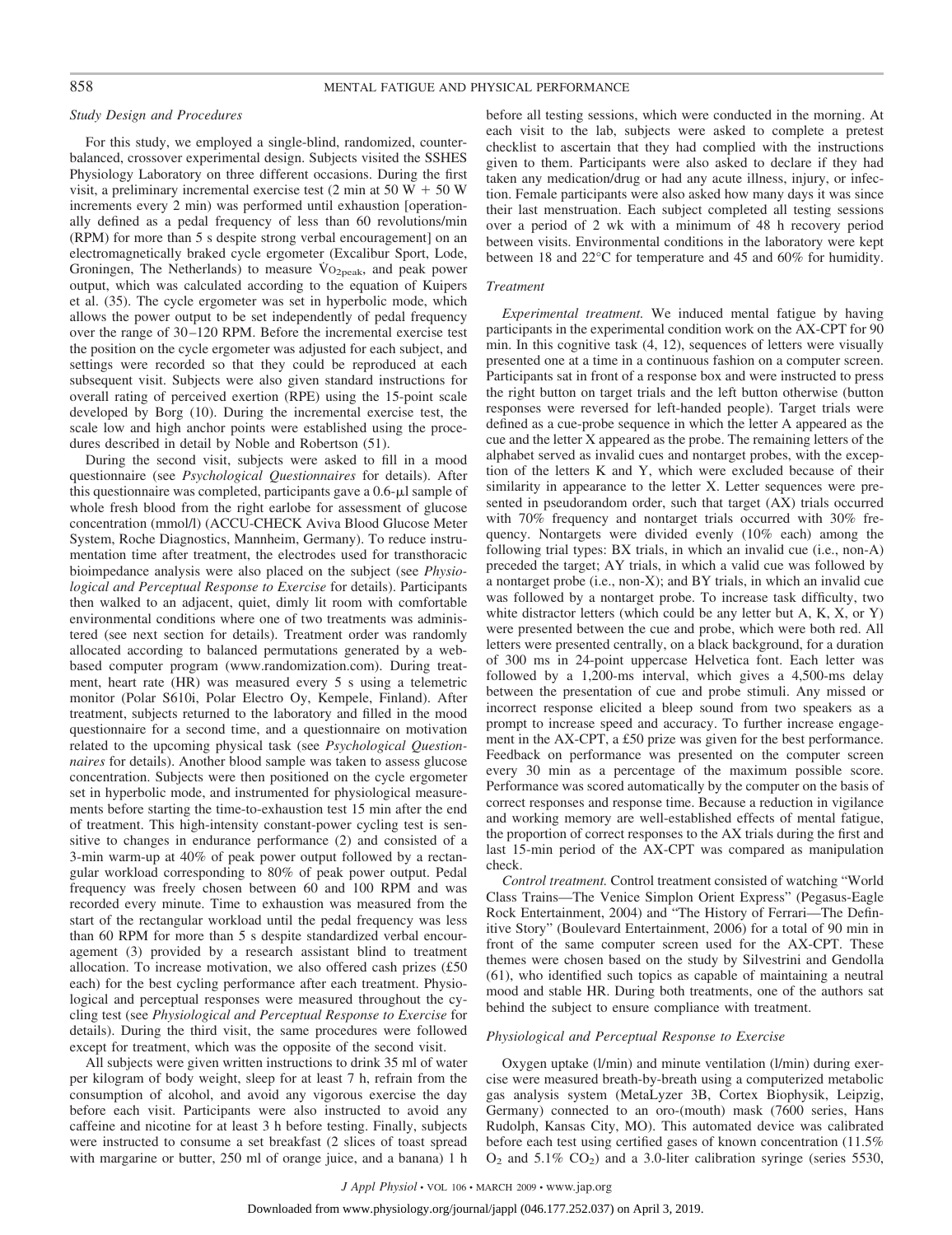Hans Rudolph). All respiratory gas exchange data were averaged over 1-min periods before statistical analysis. At the end of warm-up, every 2 min during the rectangular workload, and 1 min after exhaustion, a  $5-\mu$ l sample of whole fresh blood was taken from the right earlobe and analyzed for lactate concentration (mmol/l) using a portable analyzer (Lactate Pro LT-1710, Arkray, Shiga, Japan). A transthoracic bioimpedance device (Physioflow PF05L1, Manatec, Petit-Ebersviller, France) was used to measure HR, stroke volume (SV), and cardiac output (CO) during exercise. Two sets of two electrodes (Ambu Blue Sensor VL, Ambu A/S, Ballerup, Denmark), one transmitting and the other one receiving a low amperage alternating electrical current, were applied on the supraclavicular fossa at the left base of the neck and along the xiphoid. Another set of two electrodes was used to monitor a single ECG lead in the V1/V6 position. All electrode placement areas were shaved if necessary, cleaned with an alcohol pad, and dried with a paper towel. Wires connected to the electrodes were fixed on the body using tape to reduce movement artifacts. Stroke volume (ml) is estimated by this computerized device from changes in transthoracic impedance during cardiac ejection according to the method described in detail by Charloux et al. (13). Cardiac output (l/min) was calculated as

#### $CO = (HR \times SVi \times BSA)/1000$

where BSA is body surface area  $(m<sup>2</sup>)$  calculated according to the Haycock formula [BSA =  $0.02465 \times$  body mass (kg)<sup>0.5378</sup>  $\times$  stature  $(cm)^{0.3964}$ ] and SVi (ml/m<sup>2</sup>) = SV/BSA. Heart rate (min<sup>-1</sup>) is based on the R-R interval determined from the first derivative of the ECG. These data were averaged over 1-min periods before statistical analysis. Accuracy of CO estimation with this noninvasive method has been validated against direct Fick methods (13). Furthermore, in a group of 20 healthy and fit men, reproducibility during intense cycling was high (coefficient of variation 3.4%) (30). Before each test, the Physioflow was autocalibrated using a procedure based on 30 consecutive heart beats recorded while the participant was resting in a seated position on the cycle ergometer, anthropometric data, and resting systolic and diastolic blood pressure values (mmHg) (13). These were the averages of two separate blood pressure recordings taken before and after the Physioflow autocalibration using an automated blood pressure monitor (Tango, SunTech Medical, Morrisville, NC). The Tango device was interfaced to the Physioflow by an analog cable for the ECG trigger. The size of the cuff, which was placed on the left arm of the subject, was based on individual arm girth. Blood pressure was also monitored at the end of warm-up and every 2 min during the rectangular workload. Mean arterial pressure (MAP) (mmHg) was calculated as MAP =  $[(2 \times \text{diastolic}) + \text{systolic}]/3$ . During the final 15 s of each minute of exercise, subjects were asked to rate how heavy and strenuous the exercise feels on a large RPE scale displayed in front of them throughout the cycling test. This scale ranges from 6 (no exertion at all) through 13 (somewhat hard) to 20 (maximal exertion).

#### *Psychological Questionnaires*

*Mood.* The Brunel Mood Scale (BRUMS) developed by Terry et al. (65) was used to assess mood. This questionnaire, which is based on the Profile of Mood States, contains 24 items (e.g., angry, uncertain, miserable, tired, nervous, energetic) divided into six respective subscales: anger, confusion, depression, fatigue, tension, and vigor. The items are answered on a 5-point Likert scale  $(0 = \text{not at all}, 1 = \text{a})$ little,  $2 =$  moderately,  $3 =$  quite a bit,  $4 =$  extremely), and each subscale, with four relevant items, can achieve a raw score in the range of 0 to 16. Of particular interest in the present study were the subscales for fatigue and vigor.

*Motivation.* Motivation related to the time-to-exhaustion tests was measured using the success motivation and intrinsic motivation scales developed and validated by Matthews et al. (46). Each scale consists of 7 items (e.g., "I want to succeed on the task" and "I am concerned about not doing as well as I can") scored on a 5-point Likert scale  $(0 =$ not at all,  $1 = a$  little bit,  $2 =$  somewhat,  $3 =$  very much,  $4 =$ extremely). Therefore, total scores for these motivation scales range between 0 and 28.

### *Statistical Analysis*

All data are presented as means  $\pm$  SD. The effects of condition (mental fatigue vs. control) and time on vigor and fatigue (pretreatment vs. posttreatment), blood glucose (pretreatment vs. posttreatment), and each physiological and perceptual parameter at isotime [end of warm-up  $(0 \text{ min})$  + first 6 min of high-intensity cycling exercise] were tested using two-way fully repeated-measures ANOVAs. An isotime of 6 min was chosen to include all subjects in the analyses. When the sphericity assumption was violated, the Greenhouse-Geisser correction was employed. In case of a significant condition  $\times$  time interaction, simple main effects of condition were tested using the Holm-Bonferroni method (28).

The effect of condition on time to exhaustion was tested using the Hills-Harmitage approach (59), while the effects of condition on HR during treatment, motivation, average RPM, and physiological and perceptual parameters at exhaustion were analyzed using paired *t*-tests. A paired *t*-test was also use to compare the proportion of correct responses to the AX trials between the first and last 15-min periods of the AX-CPT. Significance was set at 0.05 (2-tailed) for all analyses, which were conducted using the Statistical Package for the Social Sciences, version 14.

#### **RESULTS**

#### *Manipulation Checks*

Average HR was significantly higher during the AX-CPT  $(65 \pm 8 \text{ min}^{-1})$  compared with control treatment  $(62 \pm 8 \text{ min}^{-1})$  $\text{min}^{-1}$ ) (*P* = 0.046), while blood glucose declined from 5.6  $\pm$ 0.7 to 4.8  $\pm$  0.5 mmol/l in both treatments (main effect of time,  $P < 0.001$ ). The BRUMS questionnaire revealed a significant decrease in vigor (from  $6.2 \pm 3.1$  to  $3.5 \pm 2.2$ ) in both conditions (main effect of time,  $P \leq 0.001$ ). However, fatigue increased significantly only after the AX-CPT (condition  $\times$ time,  $P = 0.005$ ) (Fig. 1). Follow-up tests revealed no significant difference in fatigue pretreatment, but posttreatment fatigue was significantly higher compared with the control condition. This state of mental fatigue was associated with a significant decline in the proportion of correct responses to the



Fig. 1. Effect of treatment on self-reported fatigue. # Significant main effect of time ( $P < 0.05$ ). †Significant condition  $\times$  time interaction ( $P < 0.05$ ) and simple main effect of condition according to Holm-Bonferroni method. Data are presented as means  $\pm$  SD.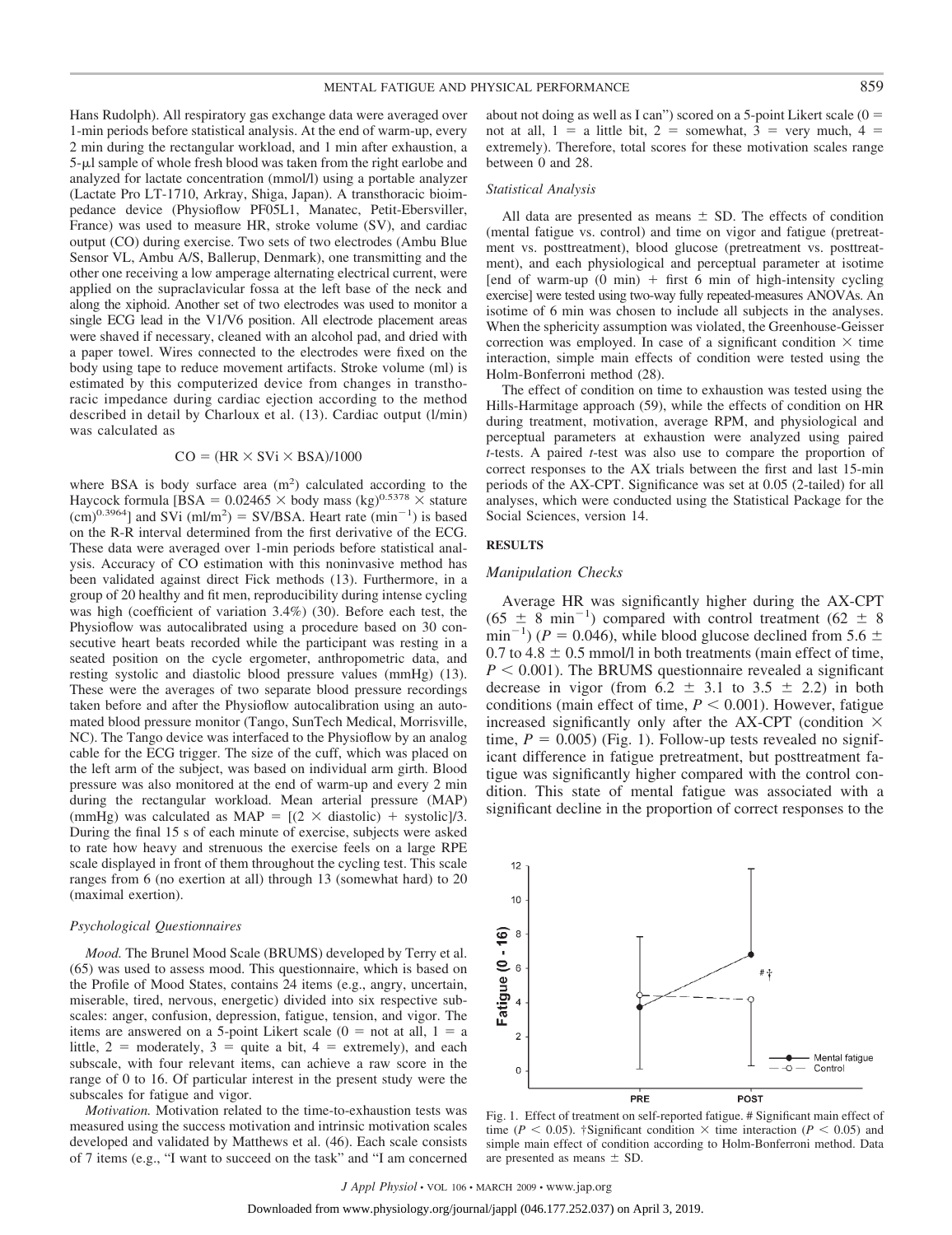AX trials during the AX-CPT (first 15-min period 94.8  $\pm$ 3.4%, last 15-min period  $88.9 \pm 4.5\%$ ,  $P < 0.001$ ).

# *Effect of Mental Fatigue on Exercise Tolerance*

Average RPM during high-intensity cycling exercise was not significantly different between conditions (mental fatigue 83  $\pm$ 13, control 84  $\pm$  12). Time to exhaustion was significantly lower in the mental fatigue condition ( $640 \pm 316$  s) compared with control (754  $\pm$  339 s) ( $P = 0.003$ ) with no significant order effect  $(P = 0.901)$ . Individual time to exhaustion was shorter in the mental fatigue condition in 13 of 16 subjects.

# *Effects of Mental Fatigue on Physiological Responses During Exercise*

At isotime, all physiological variables changed significantly over time (all main effects of time,  $P < 0.011$ ), but none of them was significantly affected by mental fatigue (Fig. 2). At exhaustion, both HR  $(P = 0.007)$  (Fig. 2*A*) and blood lactate  $(P = 0.032)$  (Fig. 2*G*) were significantly higher in the control condition compared with mental fatigue. None of the other physiological variables at exhaustion was significantly affected by prior demanding cognitive activity.



Fig. 2. Effects of mental fatigue on physiological responses during high-intensity cycling exercise. *A*: heart rate. *B*: stroke volume. *C*: cardiac output. *D*: mean arterial pressure. *E*: oxygen consumption. *F*: minute ventilation. G: blood lactate. # Significant main effect of time  $(P < 0.05)$ . †Significant difference between mental and control condition at exhaustion  $(P < 0.05)$ . Data are presented as means  $\pm$  SD. *Minute 0* represents end of warm-up.

*J Appl Physiol* • VOL 106 • MARCH 2009 • www.jap.org

Downloaded from www.physiology.org/journal/jappl (046.177.252.037) on April 3, 2019.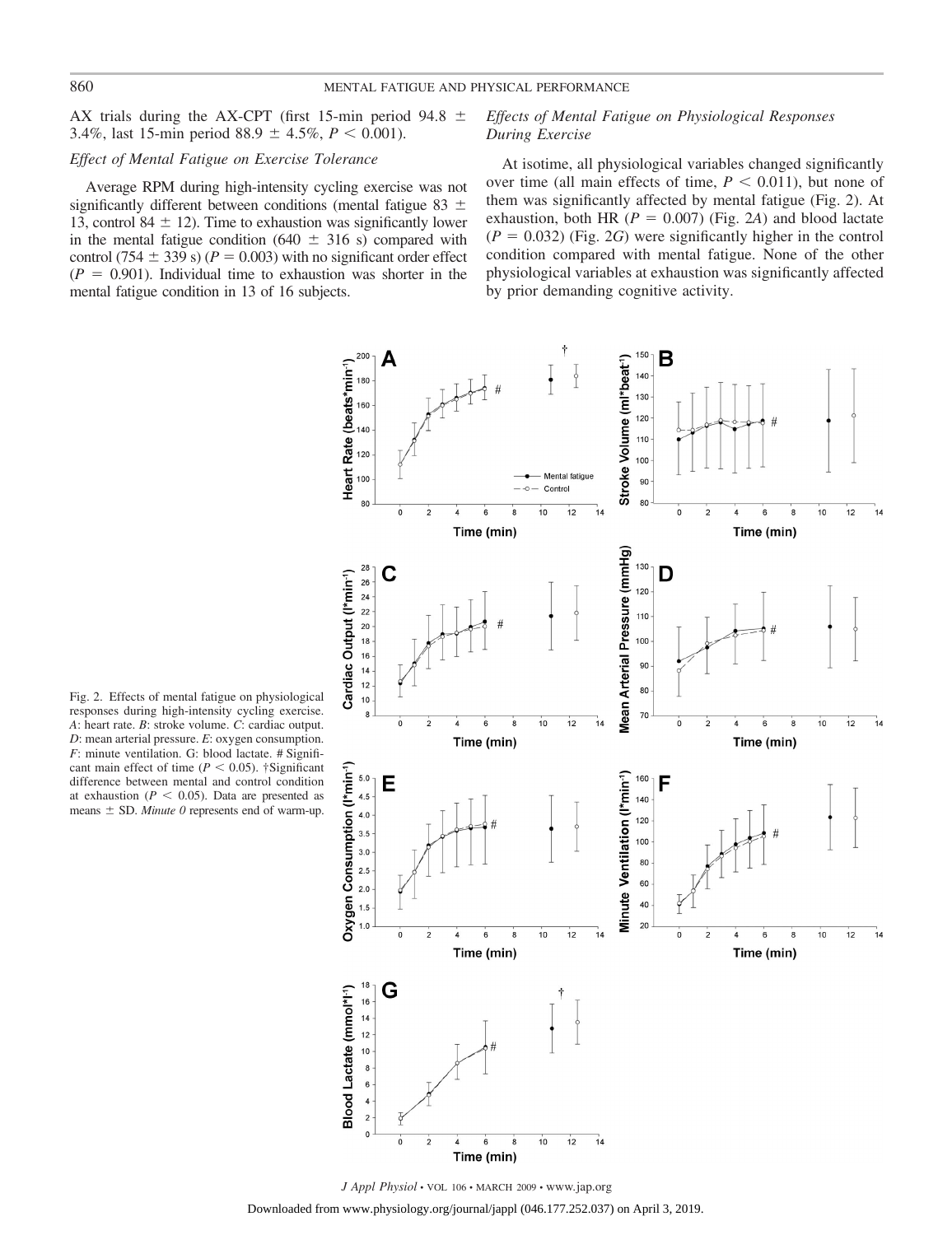# *Effects of Mental Fatigue on Motivation and Perception of Effort During Exercise*

Success motivation (mental fatigue  $14.8 \pm 4.7$ , control  $15.2 \pm 5.2$ ,  $P = 0.524$ ) and intrinsic motivation (mental fatigue 18.2  $\pm$  4.5, control 19.5  $\pm$  4.1, *P* = 0.126) did not differ significantly between conditions. RPEs at isotime increased similarly in both conditions (main effect of time,  $P < 0.001$ ), but RPE was significantly higher in the mental fatigue condition compared with control (main effect of condition,  $P =$ 0.007) (Fig. 3). RPEs at exhaustion were not significantly different between conditions.

### **DISCUSSION**

# *Markers of Mental Fatigue*

The higher average HR during the AX-CPT compared with watching emotionally neutral documentaries confirms the demanding nature of this cognitive task (56). Indeed, during typical computer tasks like the AX-CPT (keystrokes at intervals of 300 ms or longer), physiological changes reflect mental effort rather than motor demands (34). However, contrary to previous suggestions (19), blood glucose levels were not sensitive to cognitive effort. As expected from earlier research (68), 90 min of this cognitively demanding task was effective in inducing a state of mental fatigue, which was demonstrated by an increase in subjective feelings of "tiredness" and "lack of energy," and a significant reduction in cognitive performance.

# *Effects of Mental Fatigue on Time to Exhaustion and Physiological Responses During High-Intensity Cycling Exercise*

The main finding of our experimental study is that mental fatigue impairs physical performance, which was measured as time to exhaustion during high-intensity cycling exercise. This type of physical performance (short-term endurance in thermoneutral conditions) is traditionally thought to be limited by cardiorespiratory and muscle-energetic factors (6, 11, 21, 31, 52, 71). Therefore, we tested the hypothesis that prior mental activity involving the ACC increases cardiovascular strain during exercise, thus leading to a premature plateau or drop in





cardiac output, altered muscle metabolism, and reduced performance (23, 24, 48, 49). This hypothesis is based on previous studies showing exaggerated cardiovascular responses during cognitive tasks in mentally fatigued subjects (75, 77) and evidence that the human cingulate cortex plays an important role in autonomic control during effortful cognitive and motor tests (16). However, we did not find any significant effect of mental fatigue on cardiovascular responses during high-intensity cycling with the exception of HR at exhaustion, which was significantly higher in the control condition, most likely because of longer exercise duration (15). The fact that mental fatigue did not exacerbate cardiovascular strain is probably due to the already high autonomic activation caused by central motor command (72) and the exercise pressor reflex during intense cycling (62). In such conditions, the influence of mental fatigue on cardiovascular responses may not be as significant as during cognitive tasks with relatively low autonomic activation (75, 77).

Given the lack of effect on cardiac output, it is not surprising that mental fatigue did not affect  $\dot{V}_{O_2}$ , minute ventilation, and blood lactate responses with the exception of blood lactate concentration at exhaustion, which was actually higher in the control condition because of longer exercise duration (32). These findings suggest that mental fatigue does not affect oxygen kinetics,  $\overline{V}o_{2peak}$ , cycling economy, and the anaerobic threshold. It is also very unlikely that prior cognitive activity involving keystrokes with the middle or index finger causes fatigue in the locomotor and respiratory muscles, or depletion of anaerobic capacity. Therefore, the cardiorespiratory and muscle-energetic factors traditionally thought to determine short-term endurance performance (6, 11, 31, 71) could have not mediated the negative effect of mental fatigue on time to exhaustion during high-intensity cycling exercise. Similarly, lack of physiological alterations in the systems we investigated suggest that afferent feedback from peripheral organs to the brain is unlikely to have caused an increase in subconscious intelligent (63) or reflexlike (1) inhibition of central neural drive to the locomotor muscles in the mental fatigue condition.

# *Effects of Mental Fatigue on Motivation and Perceived Exertion*

Our findings are consistent with the psychobiological model of exercise performance based on motivational intensity theory (42, 44). This effort-based decision-making model of endurance performance postulates that a time-to-exhaustion test is a motivated behavior ultimately determined by two cognitive and motivational factors: perceived exertion and potential motivation, i.e., the maximum effort an individual is willing to exert to satisfy a motive (76). Although aversion to further effort is a common feature of mental fatigue (8, 41, 67), we did not measure any significant effect of prior cognitive activity on either success or intrinsic motivation related to the time-toexhaustion test. A possible explanation is that we artificially increased motivation of mentally fatigued subjects by offering monetary reward for best cycling performance (8). However, there is also evidence suggesting that the effect of fatigue on motivation is task specific. Indeed, Barth et al. (5) found that physical fatigue reduces the willingness to exert effort in subsequent physical tasks but not in subsequent mental tasks. Motivation related to these tasks is affected only by prior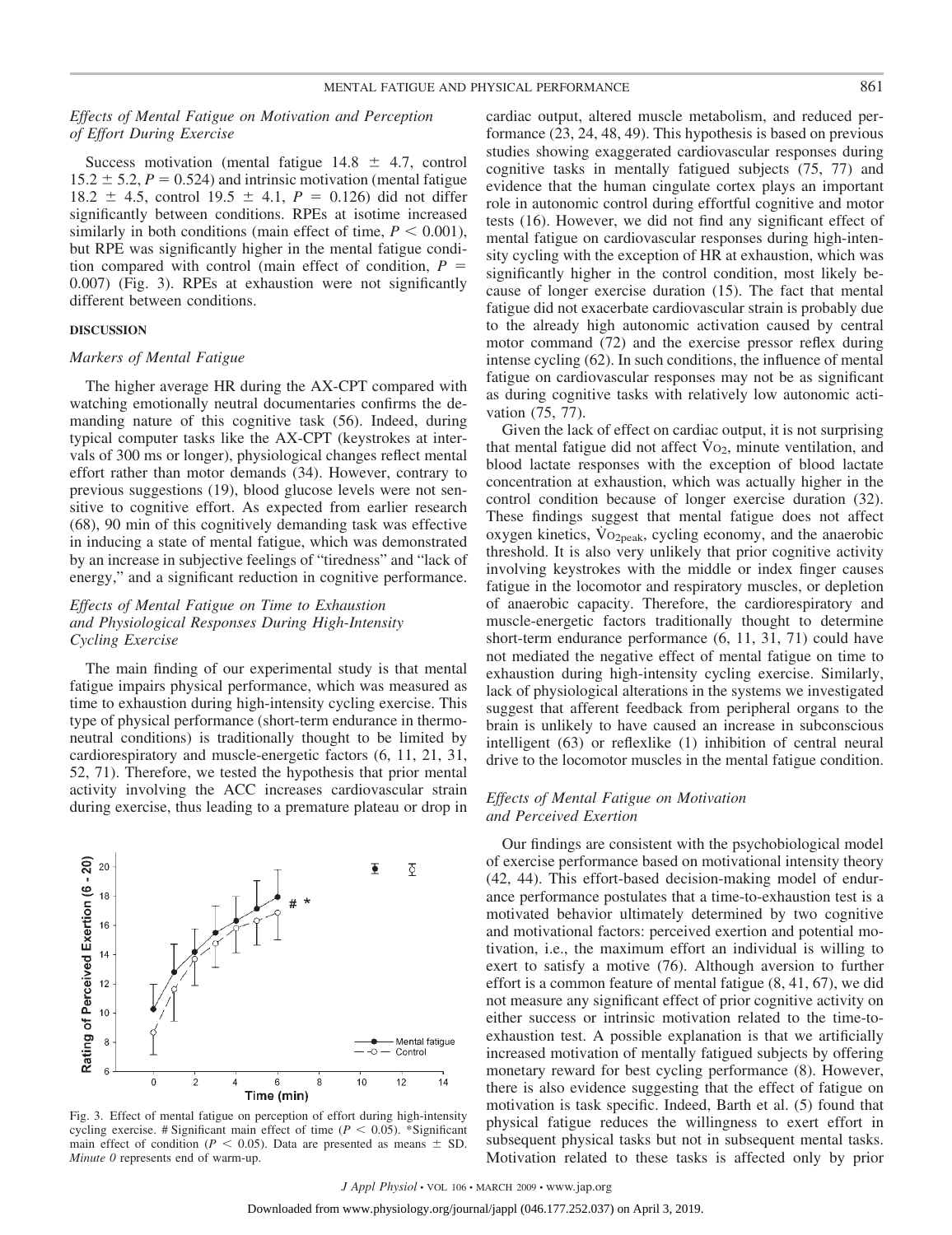cognitive activity. Our finding that mental fatigue does not affect the willingness to exert effort during the subsequent physical task is in line with these observations.

Given no effect of mental fatigue on potential motivation in our experiment, the key to understand its negative effect on short-term endurance performance is the higher perception of effort measured during high-intensity cycling exercise (see Fig. 3, main effect of treatment on RPE at isotime). As RPE increased similarly over time in both conditions, mentally fatigued subjects reached their maximal level of perceived exertion and disengaged from the physical task earlier than in the control condition (see Fig. 3, RPE at exhaustion). These findings fit with Brehm's theory of motivation, which postulates that subjects decide to withdraw effort (i.e., disengage) when a task is perceived to be either too difficult or effort demands exceed the upper limit of what people are willing to do (76). Our results extend previous psychophysiological studies showing that mental fatigue increases effort responses to a performance challenge and lowers the level of task difficulty at which subjects decide to withhold effort (75, 77). Our results also agree with studies in which brain function was manipulated experimentally by other means. For example, Sgherza et al. (60) found that naloxone [an opioid antagonist that interferes with dopamine (29), a neurotransmitter involved in effort-based decision making (58)] increases RPE and reduces exercise time during an incremental cycling test despite similar physiological responses at the same workloads. Equally, 36 h of total sleep deprivation reduced time to exhaustion during intense treadmill walking by an average of  $11\%$  ( $P = 0.05$ ) despite doubling monetary incentives for sleepless subjects (45). Again this negative effect was associated with higher RPE during exercise despite no major physiological alterations. Overall, it seems that exercise performance is ultimately limited by perception of effort rather than cardiorespiratory and musculoenergetic factors (60).

# *Potential Mechanisms for the Effect of Mental Fatigue on Perceived Exertion*

Further research is necessary to understand why perceived exertion is higher in mentally fatigued subjects. A possible explanation is that mental fatigue affects central processing of the sensory inputs generating perception of effort during exercise (43). Preliminary evidence that prolonged and demanding cognitive activity disrupts sensorimotor gating (68) provides some support to this hypothesis. Another possible explanation is that mental fatigue directly affects the cortical centers involved in the cognitive aspects of central motor command (26), the primary sensory input for perceived exertion (43). A likely candidate is the ACC, a cortical area in which motor control, homeostatic drive, emotion, and cognition converge (54). This proposition is supported by several findings. First, this cortical area is strongly activated by tasks requiring significant cognitive effort (55) including the AX-CPT (4, 12), and it is known to be affected by mental fatigue (14, 39). Second, human neuroimaging studies have shown correlations between changes in ACC activity and changes in RPE during hypnotic manipulations of exercise intensity and motor imagery (72–74). Last, decision-making studies in rats with experimental ACC lesions demonstrate that they engage significantly less than normal rats in tasks requiring considerable physical effort to obtain a larger reward (57, 69, 70). Such behavior is compatible with higher perceived exertion in these animals. Neuroimaging studies are needed to confirm our hypothesis that the ACC is involved in effort-related decision making in exercising humans and mediates the negative effect of mental fatigue on physical performance. Finally, higher perception of effort during exercise in mentally fatigued subjects may be related to altered brain energy metabolism and reduced glycogen levels (17, 20). However, in a recent study, the cerebral metabolic ratio has been experimentally dissociated from RPE during an incremental exercise test (37). More research is necessary to clarify the perceptual and functional consequences of the cerebral metabolic perturbations provoked by prolonged periods of exercise (53) and demanding cognitive activity (20).

# *Conclusions*

Our study provides experimental evidence that mental fatigue limits exercise tolerance in humans through higher perception of effort rather than cardiorespiratory and musculoenergetic mechanisms. This finding has several important implications. First, it provides strong evidence that brain function can limit short-term endurance performance in thermoneutral conditions. This result is important because the hypothesis that the brain plays a significant role in regulating endurance performance is supported primarily by human studies during prolonged exercise in the heat (52), correlative electromyography data (1), theoretical considerations (33, 63), and animal studies (18, 47, 53). Second, the experimental procedures described here may provide a new paradigm for human studies into the neurocognitive aspects of fatigue and exercise performance, an important area of integrative physiology (27). Such studies may benefit not only endurance athletes, but also military personnel involved in physical work after prolonged periods of vigilance, and patients affected by unexplained chronic fatigue syndromes such as myalgic encephalomyelitis. Indeed, our experimental paradigm may serve as a human model of this condition, which is characterized by a similar picture of mental fatigue, increased perception of effort, and reduced performance during exercise despite no significant cardiorespiratory and musculoenergetic abnormalities (22). Finally, our findings provide further evidence of an interaction between physical and cognitive effort (40, 78). Future research in this area should investigate the common neurocognitive resources shared by these supposedly different activities, and the effects of mental fatigue on other types of physical performance.

### **ACKNOWLEDGMENTS**

We thank Shaun Mckiernan and Kevin Williams for technical support, and all participants for the long hours spent during testing and treatment.

#### **REFERENCES**

- 1. **Amann M, Dempsey JA.** Locomotor muscle fatigue modifies central motor drive in healthy humans and imposes a limitation to exercise performance. *J Physiol* 586: 161–173, 2008.
- 2. **Amann M, Hopkins WG, Marcora SM.** Similar sensitivity of time to exhaustion and time trial time to changes in endurance. *Med Sci Sports Exerc* 40: 574 –578, 2008.
- 3. **Andreacci JL, LeMura LM, Cohen SL, Urbansky EA, Chelland SA, Von Duvillard SP***.* The effects of frequency of encouragement on per-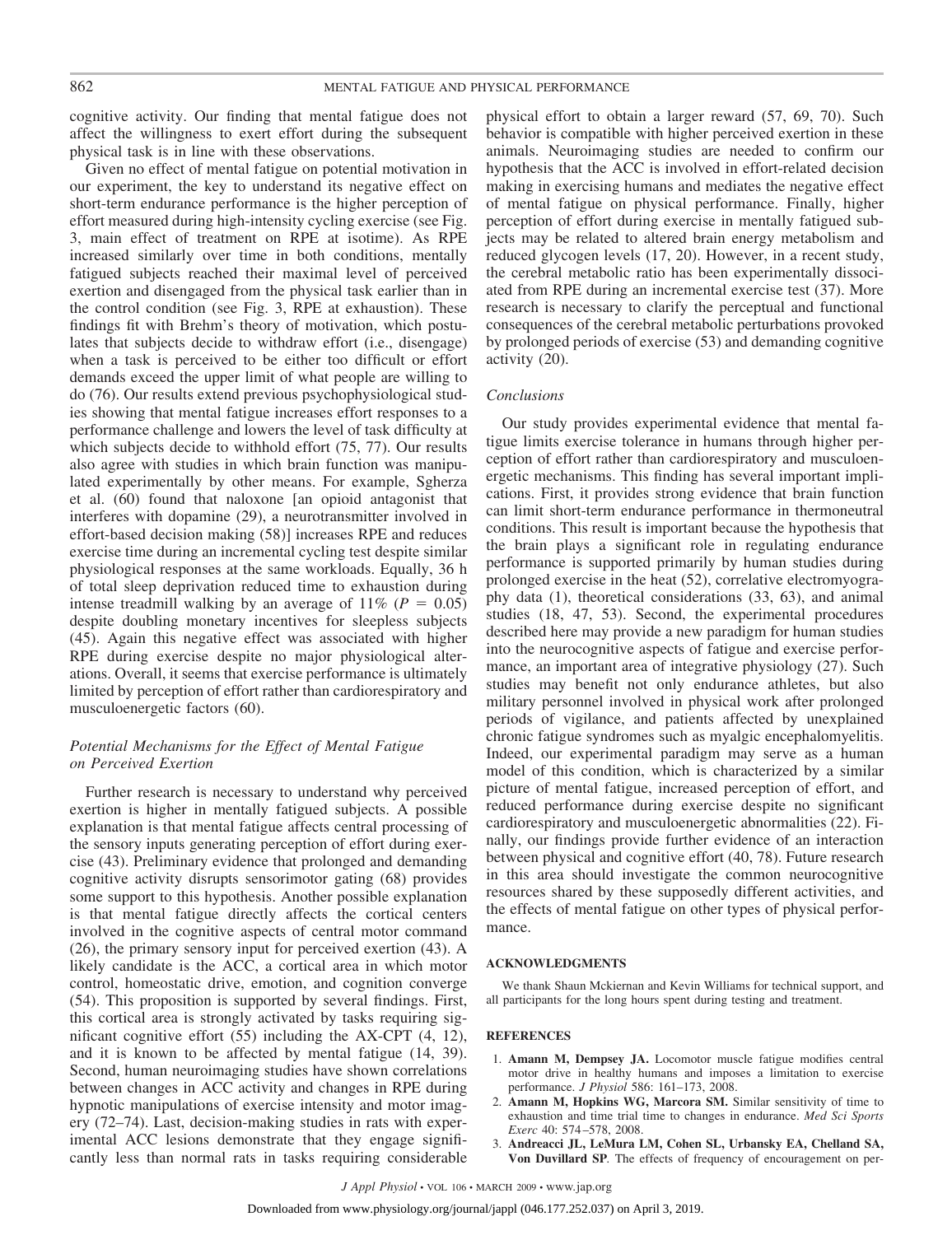formance during maximal exercise testing. *J Sports Sci* 20: 345–352, 2002.

- 4. **Barch DM, Braver TS, Nystrom LE, Forman SD, Noll DC, Cohen JD.** Dissociating working memory from task difficulty in human prefrontal cortex. *Neuropsychologia* 35: 1373–1380, 1997.
- 5. **Barth JL, Holding DH, Stamford BA.** Risk versus effort in the assessment of motor fatigue. *J Mot Behav* 8: 189 –194, 1976.
- 6. **Bassett DR Jr, Howley ET.** Limiting factors for maximum oxygen uptake and determinants of endurance performance*. Med Sci Sports Exerc* 32: 70 – 84, 2000.
- 7. **Boksem MA, Meijman TF, Lorist MM.** Effects of mental fatigue on attention: an ERP study. *Brain Res Cogn Brain Res* 25: 107–116, 2005.
- 8. **Boksem MA, Meijman TF, Lorist MM.** Mental fatigue, motivation and action monitoring. *Biol Psychol* 72: 123–132, 2006.
- 9. **Boksem MA, Tops M.** Mental fatigue: costs and benefits. *Brain Res Rev* 59: 125–139, 2008.
- 10. **Borg GA.** *Borg's Perceived Exertion and Pain Scales*. Champaign, IL: Human Kinetics, 1998.
- 11. **Burnley M, Jones AM.** Oxygen uptake kinetics as a determinant of sports performance. *Eur J Sport Sci* 7: 63–79, 2007.
- 12. **Carter CS, Braver TS, Barch DM, Botvinick MM, Noll D, Cohen JD.** Anterior cingulate cortex, error detection, and the online monitoring of performance. *Science* 280: 747–749, 1998.
- 13. **Charloux A, Lonsdorfer-Wolf E, Richard R, Lampert E, Oswald-Mammosser M, Mettauer B, Geny B, Lonsdorfer J.** A new impedance cardiograph device for the non-invasive evaluation of cardiac output at rest and during exercise: comparison with the "direct" Fick method. *Eur J Appl Physiol* 82: 313–320, 2000.
- 14. **Cook DB, O'Connor PJ, Lange G, Steffener J.** Functional neuroimaging correlates of mental fatigue induced by cognition among chronic fatigue syndrome patients and controls. *Neuroimage* 36: 108 –122, 2007.
- 15. **Coyle EF, Gonzalez-Alonso J.** Cardiovascular drift during prolonged exercise: new perspectives*. Exerc Sport Sci Rev* 29: 88 –92, 2001.
- 16. **Critchley HD, Mathias CJ, Josephs O, O'Doherty J, Zanini S, Dewar BK, Cipolotti L, Shallice T, Dolan RJ.** Human cingulate cortex and autonomic control: converging neuroimaging and clinical evidence. *Brain* 126: 2139 –2152, 2003.
- 17. **Dalsgaard MK.** Fuelling cerebral activity in exercising man. *J Cereb Blood Flow Metab* 26: 731–750, 2006.
- 18. **Davis JM, Bailey SP.** Possible mechanisms of central nervous system fatigue during exercise. *Med Sci Sports Exerc* 29: 45–57, 1997.
- 19. **Fairclough SH, Houston K.** A metabolic measure of mental effort. *Biol Psychol* 66: 177–190, 2004.
- 20. **Gailliot M.** Unlocking the energy dynamics of executive functioning: linking executive functioning to brain glycogen. *Perspect Psychol Sci* 3: 245–263, 2008.
- 21. **Gandevia SC.** Spinal and supraspinal factors in human muscle fatigue. *Physiol Rev* 81: 1725–1789, 2001.
- 22. **Gibson H, Carroll N, Clague JE, Edwards RH.** Exercise performance and fatiguability in patients with chronic fatigue syndrome. *J Neurol Neurosurg Psychiatry* 56: 993–998, 1993.
- 23. **Gonzalez-Alonso J, Calbet JA.** Reductions in systemic and skeletal muscle blood flow and oxygen delivery limit maximal aerobic capacity in humans. *Circulation* 107: 824 – 830, 2003.
- 24. **Gonzalez-Alonso J, Dalsgaard MK, Osada T, Volianitis S, Dawson EA, Yoshiga CC, Secher NH.** Brain and central haemodynamics and oxygenation during maximal exercise in humans. *J Physiol* 557: 331–342, 2004.
- 25. **Goode JH.** Are pilots at risk of accidents due to fatigue? *J Safety Res* 34: 309 –313, 2003.
- 26. **Hallett M.** Volitional control of movement: the physiology of free will. *Clin Neurophysiol* 118: 1179 –1192, 2007.
- 27. **Hargreaves M.** Fatigue mechanisms determining exercise performance: integrative physiology is systems biology. *J Appl Physiol* 104: 1541–1542, 2008.
- 28. **Holm S.** A simple sequentially rejective multiple test procedure. *Scand J Stat* 6: 65–70, 1979.
- 29. **Hooks MS, Jones DN, Justice JB Jr, Holtzman SG.** Naloxone reduces amphetamine-induced stimulation of locomotor activity and in vivo dopamine release in the striatum and nucleus accumbens. *Pharmacol Biochem Behav* 42: 765–770, 1992.
- 30. **Hsu AR, Barnholt KE, Grundmann NK, Lin JH, McCallum SW, Friedlander AL.** Sildenafil improves cardiac output and exercise perfor-

mance during acute hypoxia, but not normoxia. *J Appl Physiol* 100: 2031–2040, 2006.

- 31. **Joyner MJ, Coyle EF.** Endurance exercise performance: the physiology of champions. *J Physiol* 586: 35– 44, 2008.
- 32. **Karlsson J, Saltin B.** Lactate, ATP, and CP in working muscles during exhaustive exercise in man. *J Appl Physiol* 29: 596 – 602, 1970.
- 33. **Kayser B.** Exercise starts and ends in the brain. *Eur J Appl Physiol* 90: 411– 419, 2003.
- 34. **Kohlisch O, Schaefer F.** Physiological changes during computer tasks: responses to mental load or to motor demands? *Ergonomics* 39: 213–224, 1996.
- 35. **Kuipers H, Verstappen FT, Keizer HA, Geurten P, van Kranenburg G.** Variability of aerobic performance in the laboratory and its physiologic correlates. *Int J Sports Med* 6: 197–201, 1985.
- 36. **Lal SK, Craig A.** A critical review of the psychophysiology of driver fatigue. *Biol Psychol* 55: 173–194, 2001.
- 37. **Larsen TS, Rasmussen P, Overgaard M, Secher NH, Nielsen HB.** Non-selective beta-adrenergic blockade prevents reduction of the cerebral metabolic ratio during exhaustive exercise in humans. *J Physiol* 586: 2807–2815, 2008.
- 38. **Lorist MM.** Impact of top-down control during mental fatigue. *Brain Res* 1232: 113–123, 2008.
- 39. **Lorist MM, Boksem MA, Ridderinkhof KR.** Impaired cognitive control and reduced cingulate activity during mental fatigue. *Brain Res Cogn Brain Res* 24: 199 –205, 2005.
- 40. **Lorist MM, Kernell D, Meijman TF, Zijdewind I.** Motor fatigue and cognitive task performance in humans. *J Physiol* 545: 313–319, 2002.
- 41. **Lorist MM, Klein M, Nieuwenhuis S, De Jong R, Mulder G, Meijman TF.** Mental fatigue and task control: planning and preparation. *Psychophysiology* 37: 614 – 625, 2000.
- 42. **Marcora SM.** Do we really need a central governor to explain brain regulation of exercise performance? *Eur J Appl Physiol* 104: 929 –931, 2008.
- 43. **Marcora SM.** Perception of effort during exercise is independent of afferent feedback from skeletal muscles, heart, and lungs. *J Appl Physiol.* (May 15, 2008). doi[:10.1152/japplphysiol.90378.2008.](http://dx.doi.org/10.1152/japplphysiol.90378.2008)
- 44. **Marcora SM, Bosio A, de Morree HM.** Locomotor muscle fatigue increases cardiorespiratory responses and reduces performance during intense cycling exercise independently from metabolic stress. *Am J Physiol Regul Integr Comp Physiol* 294: R874 –R883, 2008.
- 45. **Martin BJ.** Effect of sleep deprivation on tolerance of prolonged exercise. *Eur J Appl Physiol Occup Physiol* 47: 345–354, 1981.
- 46. **Matthews G, Campbell S, Falconer S.** Assessment of motivational states in performance environments. *Proc Annu Meeting Human Factors Ergonomics Soc* 45: 906 –910, 2001.
- 47. **Meeusen R, Watson P, Hasegawa H, Roelands B, Piacentini MF.** Central fatigue: the serotonin hypothesis and beyond. *Sports Med* 36: 881–909, 2006.
- 48. **Mortensen SP, Damsgaard R, Dawson EA, Secher NH, Gonzalez-Alonso J.** Restrictions in systemic and locomotor skeletal muscle perfusion, oxygen supply and  $\dot{V}$  O<sub>2</sub> during high-intensity whole-body exercise in humans*. J Physiol* 586: 2621–2635, 2008.
- 49. **Mortensen SP, Dawson EA, Yoshiga CC, Dalsgaard MK, Damsgaard R, Secher NH, Gonzalez-Alonso J.** Limitations to systemic and locomotor limb muscle oxygen delivery and uptake during maximal exercise in humans*. J Physiol* 566: 273–285, 2005.
- 50. **Mosso A.** *La fatica*. Milan, Italy*:* Treves, 1891.
- 51. **Noble BJ, Robertson RJ.** *Perceived Exertion*. Champaign*,* IL: Human Kinetics, 1996.
- 52. **Nybo L.** Hyperthermia and fatigue. *J Appl Physiol* 104: 871– 878, 2008.
- 53. **Nybo L, Secher NH.** Cerebral perturbations provoked by prolonged exercise. *Prog Neurobiol* 72: 223–261, 2004.
- 54. **Paus T.** Primate anterior cingulate cortex: where motor control, drive and cognition interface. *Nat Rev Neurosci* 2: 417– 424, 2001.
- 55. **Paus T, Koski L, Caramanos Z, Westbury C.** Regional differences in the effects of task difficulty and motor output on blood flow response in the human anterior cingulate cortex: a review of 107 PET activation studies. *Neuroreport* 9: R37–R47, 1998.
- 56. **Richter M, Friedrich A, Gendolla GH.** Task difficulty effects on cardiac activity. *Psychophysiology* 45: 869 – 875, 2008.
- 57. **Rudebeck PH, Walton ME, Smyth AN, Bannerman DM, Rushworth MF.** Separate neural pathways process different decision costs. *Nat Neurosci* 9: 1161–1168, 2006.